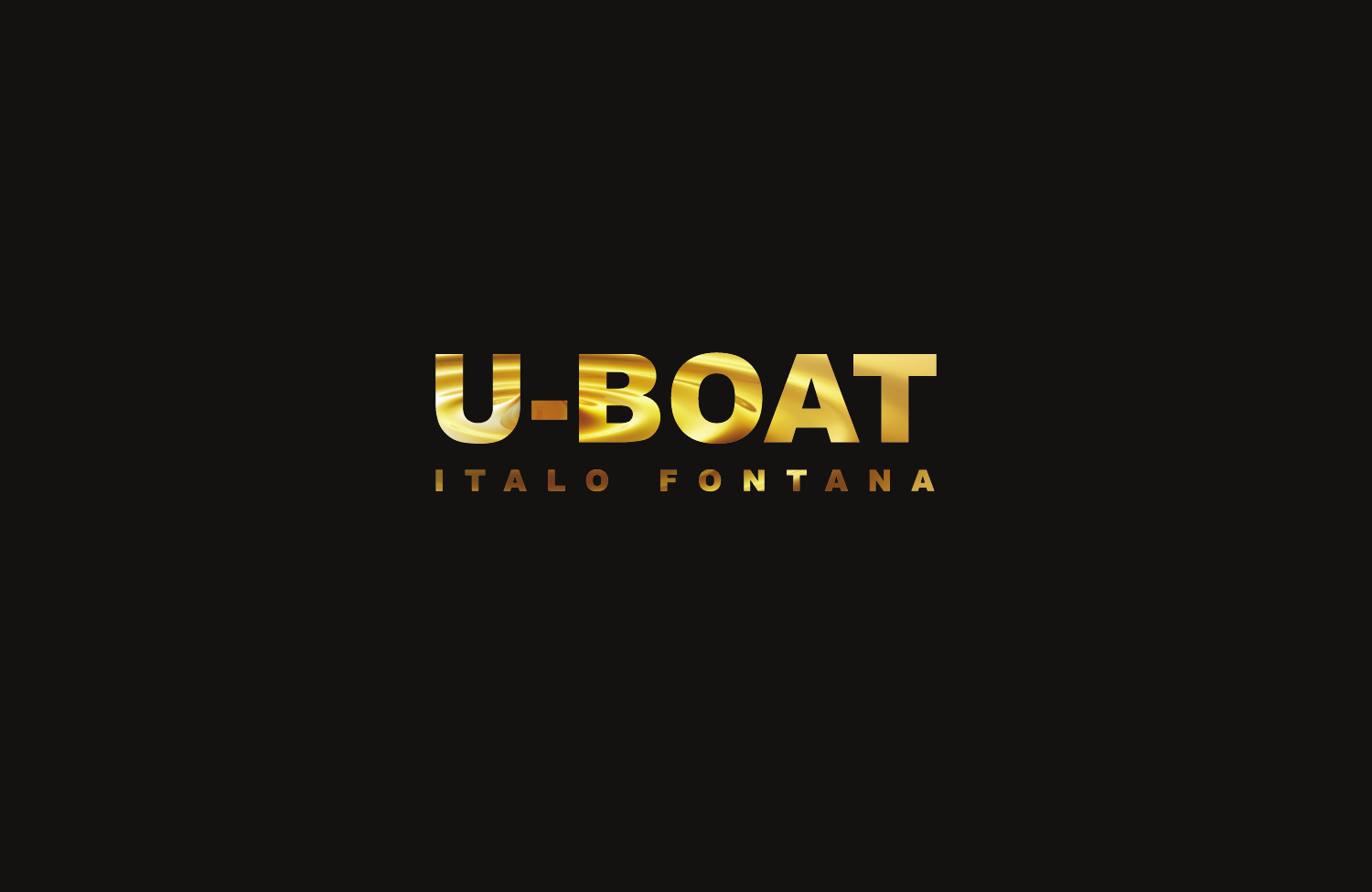

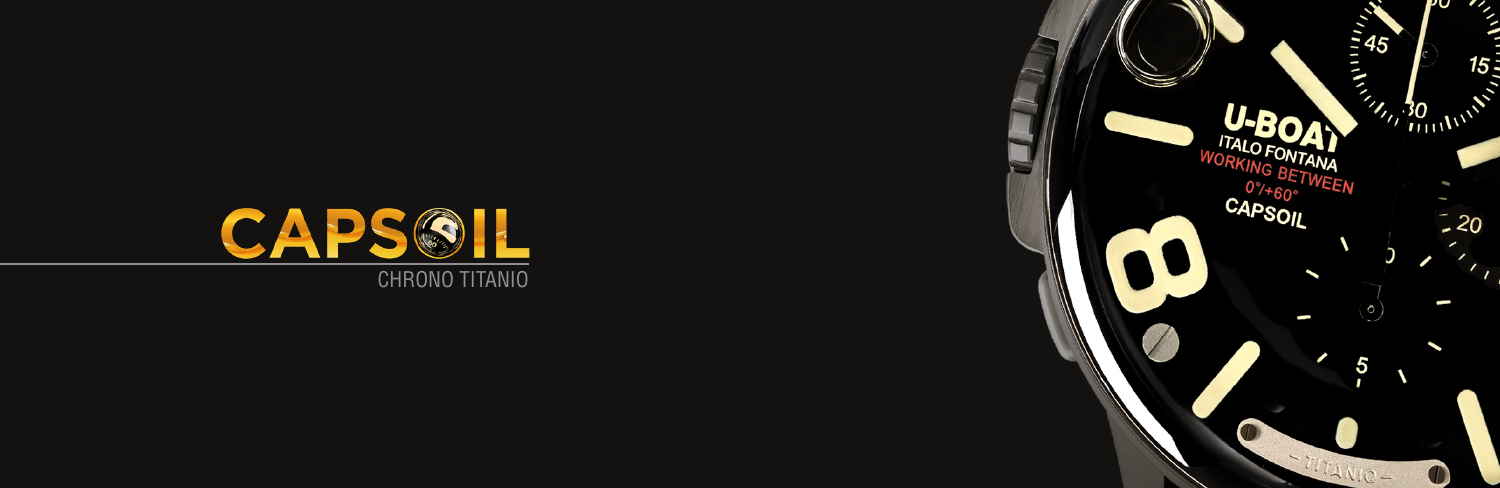*Dear Customer*

WE CONGRATULATE YOU ON THE PURCHASE OF THIS U-BOAT WATCH.

IN THIS BOOKLET YOU WILL FIND THE INSTRUCTIONS FOR USE.

WE KINDLY INVITE YOU TO REGISTER YOUR WATCH ON OUR OFFICIAL WEB SITE IN THE **[U-CLUB AREA](https://www.uboatwatch.com/u-club/)**, DEDICATED EXCLUSIVELY TO THE U-BOAT WATCHES OWNERS AND GAIN ACCESS TO FURTHER BENEFITS AND PREVIEWS ON OUR LATEST NEWS, EVENTS AND OFFERS.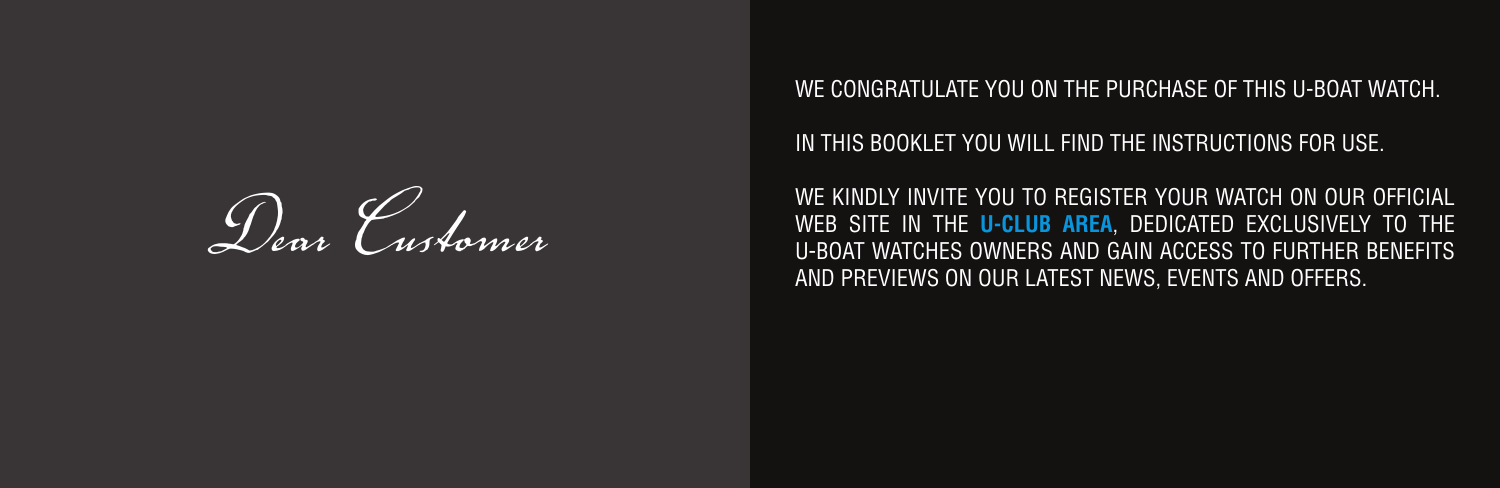## **WATCH OPERATION INSTRUCTIONS**



| <b>A START AND STOP CHRONOGRAPH</b> |
|-------------------------------------|
| <b>B</b> RESET CHRONOGRAPH          |
| <b>C</b> SCREW CROWN                |
| <b>D</b> HOUR HAND                  |
| <b>B</b> MINUTE HAND                |
| CHRONOGRAPH SECOND HAND             |
| <b>G</b> SECOND HAND                |
| <b>CHRONOGRAPH MINUTE HAND</b>      |
| CHRONOGRAPH HOUR HAND               |
|                                     |

**ON** START AND STOP CHRONOGRAPHS



Representative image. Some components may be in different positions or not fitted.

QUARTZ • CAPSOIL CHRONO TITANIO I**7**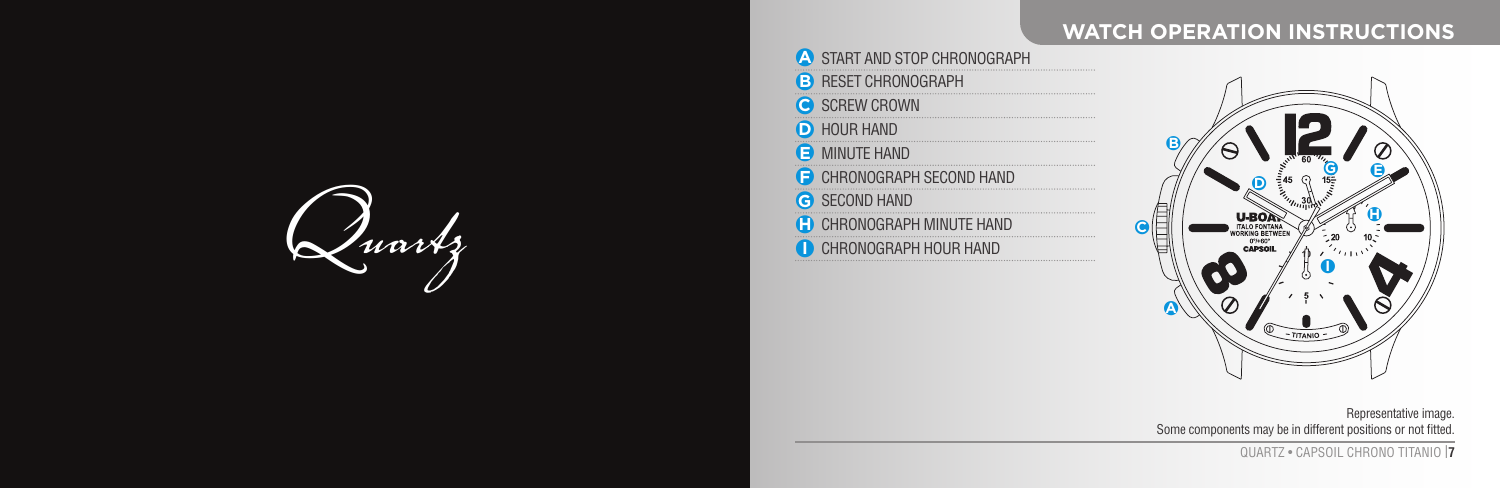### **SETTING THE PRECISE TIME**



|                                                                                                                                                | <b>1.</b> Unscrew the crown $\odot$ and bring it into the position 3.  |  |  |  |  |
|------------------------------------------------------------------------------------------------------------------------------------------------|------------------------------------------------------------------------|--|--|--|--|
|                                                                                                                                                | <b>2.</b> Turn crown $\bullet$ to set the desired time.                |  |  |  |  |
|                                                                                                                                                | <b>3.</b> Screw down the crown $\odot$ to put it back into position 1. |  |  |  |  |
| <b>NB:</b> we advise pulling out crown $\odot$ into position 3 when the watch isn't being used for a long period to limit battery consumption. |                                                                        |  |  |  |  |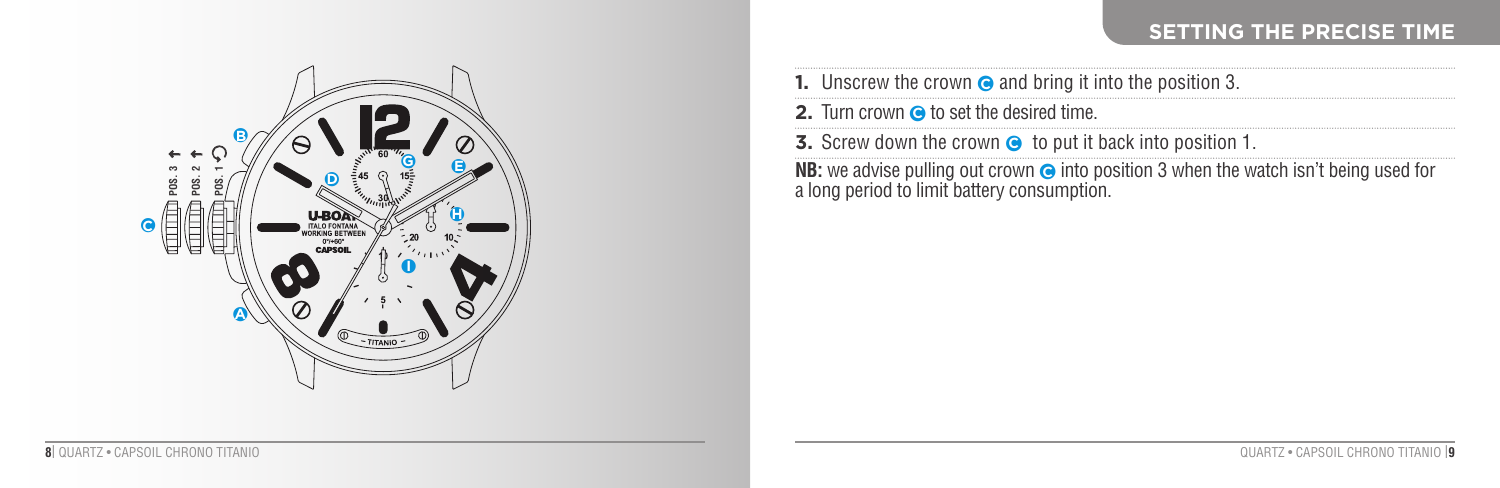# ●**B**Œ **10** ●**A**

#### **CHRONOGRAPH OPERATION INSTRUCTIONS**

**1.** Press button  $\bullet$  to start the chronograph.<br>Press button  $\bullet$  again to stop the chronograph.

**2.** Press button **☉** to reset the chronograph.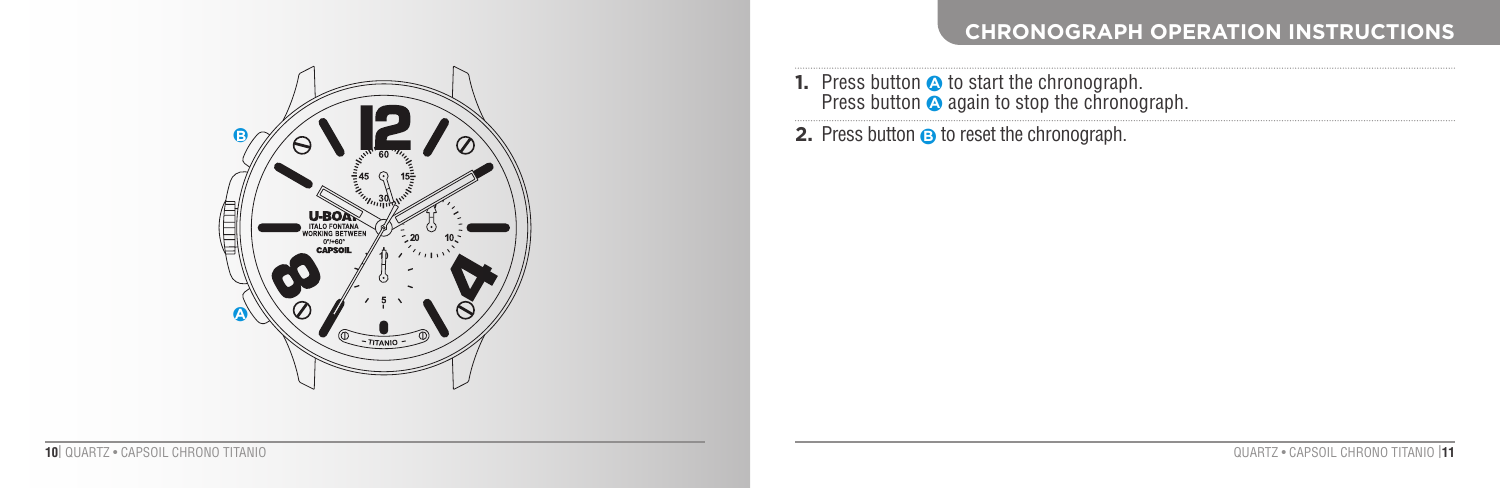#### **INTERMEDIATE TIME FUNCTIONS**



|  |  |  |  |  |  |  | <b>1.</b> Press button <b>a</b> to start the chronograph. |
|--|--|--|--|--|--|--|-----------------------------------------------------------|
|--|--|--|--|--|--|--|-----------------------------------------------------------|

**2.** Press button **⊙** to stop the chronograph and read the intermediate time while<br>timing continues. Pressing button **⊙** lagain returns the chronograph hands to the current time recorded.

**3.** 1\* Start 2\* Time reading 3\* Restart 4\* Time reading 5\* Restart 6\* Stop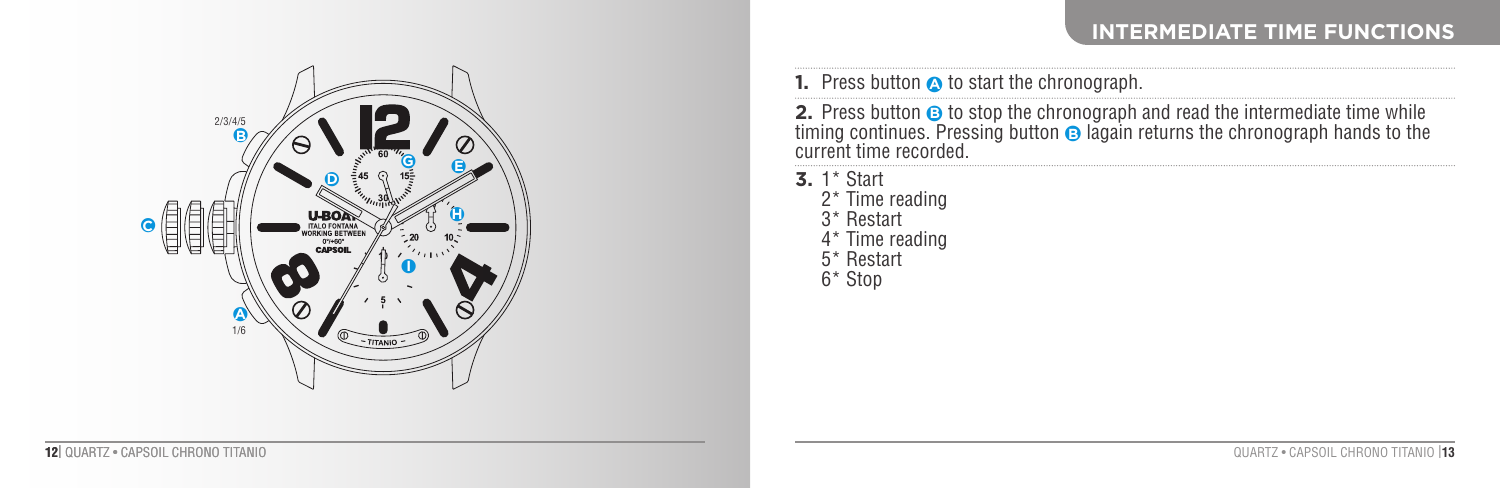

#### **ADJUSTING CHRONOGRAPH HANDS TO CORRECT POSITION**

| <b>1.</b> Unscrew the crown $\odot$ and bring it into the position 3.                                                                                                                                                                                                                                                                                                                                                                                                                                                                      |
|--------------------------------------------------------------------------------------------------------------------------------------------------------------------------------------------------------------------------------------------------------------------------------------------------------------------------------------------------------------------------------------------------------------------------------------------------------------------------------------------------------------------------------------------|
| <b>2.</b> Press buttons <b>a</b> and <b>B</b> together for about 2 seconds.<br>Hand $\odot$ will rotate through 360 $^{\circ}$ . (IF FITTED)<br>Pressing button $\bullet$ returns hand $\bullet$ to the correct position. (IF FITTED)<br>Press button $\Theta$ to activate correction of hand $\Omega$ .<br>Press button $\bullet$ to return hand $\bullet$ to the correct position.<br>Pressing button $\Theta$ again activates correction of hand $\Theta$ .<br>Press button $\bullet$ to return hand $\bullet$ to the correct position. |
| ♥ - Outrosis alumna Alex approva ∧ Alexand (Alexandriada provativa el                                                                                                                                                                                                                                                                                                                                                                                                                                                                      |

**3.** Screw down the crown  $\odot$  to put it back into position 1.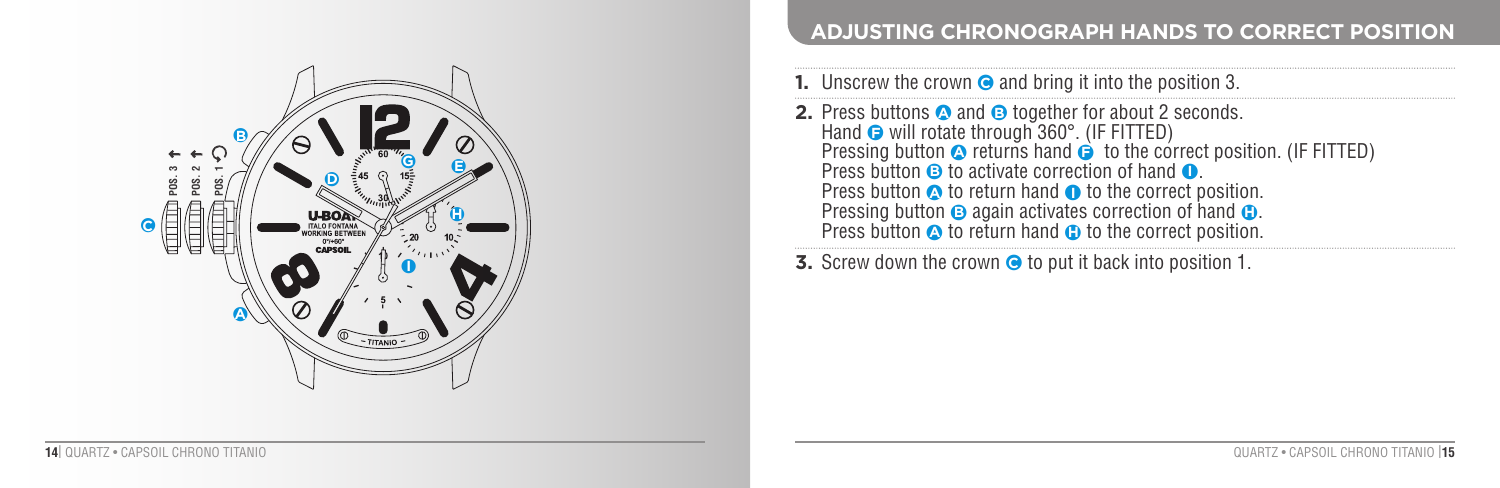

1. Innovative closure system with a compartment for quick battery change. **●** 

**2.** Closing system for oil regulation in the case, exclusively by U-BOAT specialized technicians. ● **M**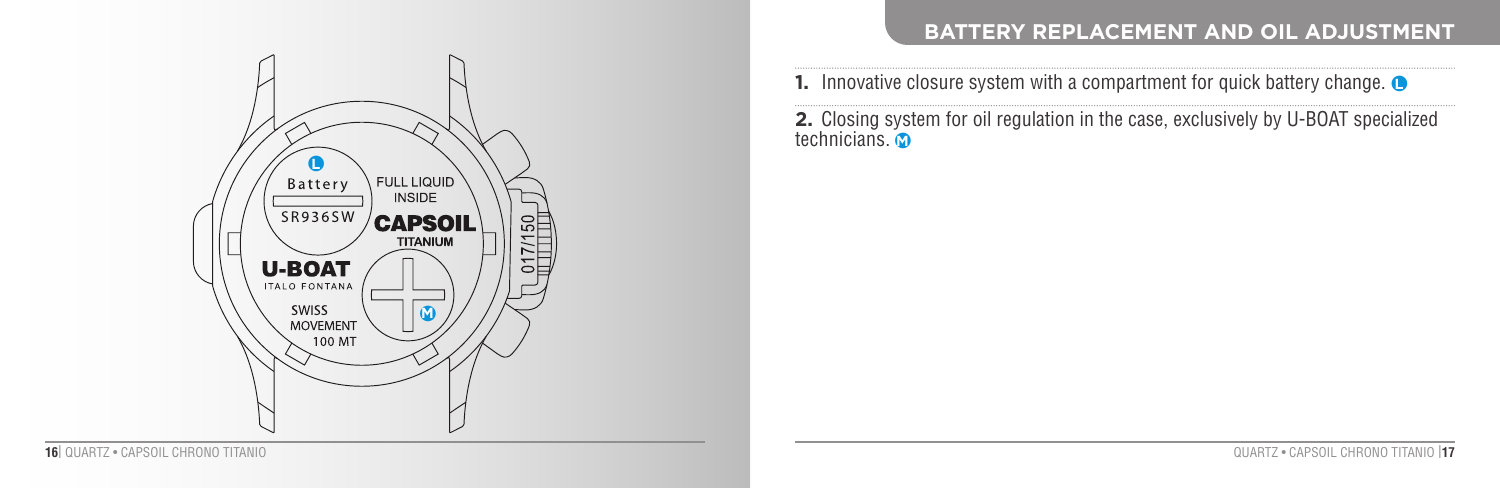#### **CARE AND MAINTENANCE**



• The precision mechanism in your watch will provide long-lasting performance when properly cared for

• We recommend taking your watch to an Authorised Retailer/Authorised Service Centre every year for a check-up, perform ordinary maintenance on all mechanical parts and restore of water-resistance.

• We also advise taking your watch to an Authorised Retailer/Authorised Service Centre to change the strap.

• Avoid leaving your watch where it is exposed to large temperature variations, humidity, the sun and strong magnetic fields.

Make sure the watch is in adequate conditions for water use/activities.

• Remember to rinse the watch after it comes into contact with seawater.

• Automatic watches require manual winding following a long period of inactivity.

**OPTIMAL OPERATING CONDITIONS 0°/+60°C WHEN NOT WORK.**